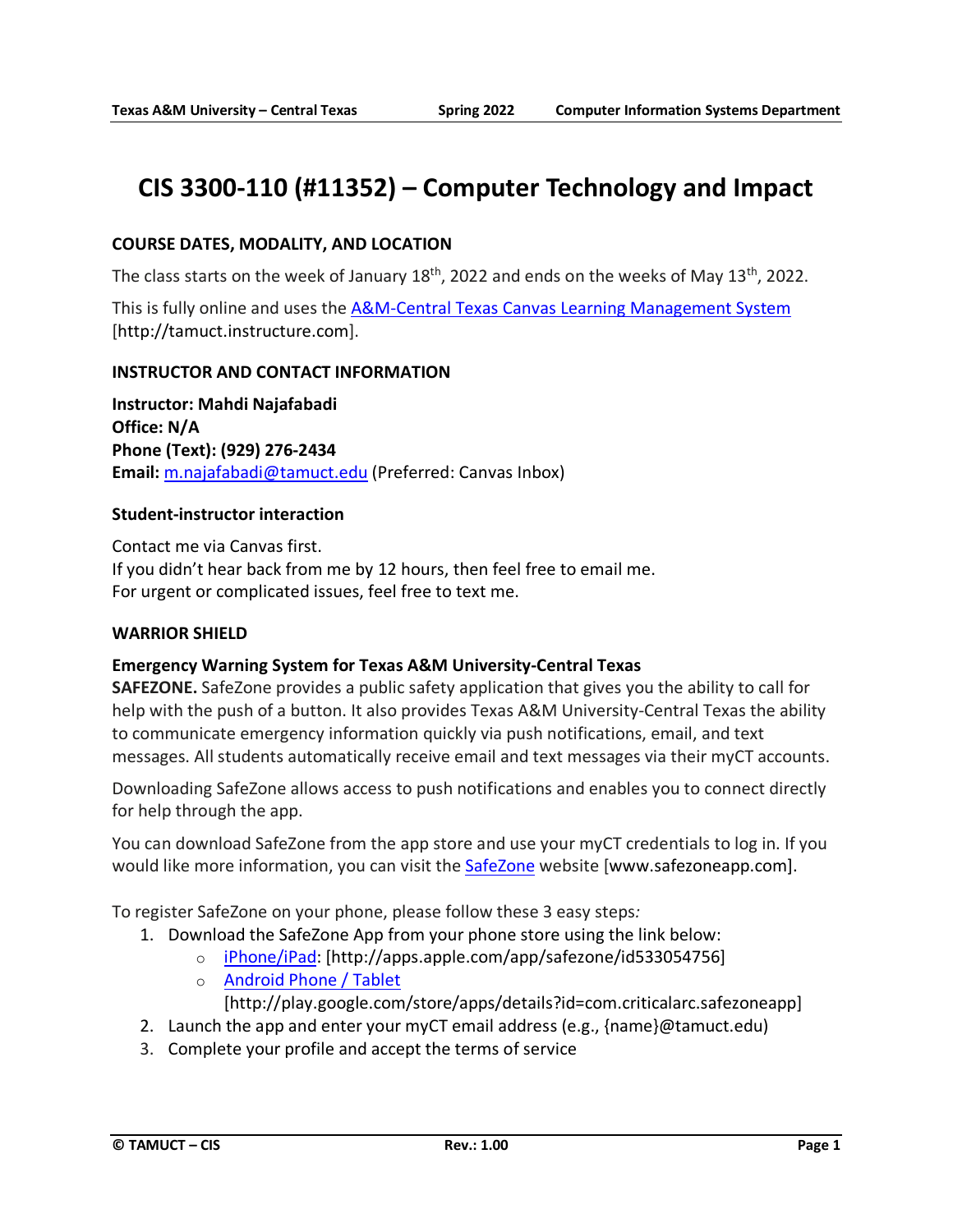### **COURSE INFORMATION**

### **Course Overview and Description**

This course explores today and tomorrow's technology with special attention to the impact on real people at home, work, and school. Many topics are presented: hardware and software fundamentals, essential applications, telecommunications, internet, artificial intelligence, programming, and the future of these technologies. Students work with word processing, spreadsheet, database, and presentation software, other applications, and a programming language. The course is designed those students with little or no experience with personal computers and/or the applications presented.

### **Course Objectives and Goal**

The objectives of this course offering are to give the students an in-depth understanding of why computers are essential components in business and society; introduce the fundamentals of computers and computer terminology, particularly with respect to personal computer hardware and software, and the Worldwide Web; to assist students in planning their career.

### **Student Learning Outcomes**

- Explain why computer literacy is vital to success in today's world
- Discuss the evolution of the Internet
- Define *input* and differentiate among a program, command, and user response
- Describe how different types of *output* (text, graphics, audio, and video) are generated
- Differentiate between different types of storage devices and storage media
- Identify the four categories of application software
- Define system software and identify types of system software
- Demonstrate skills in word processing, spreadsheets, databases, and presentation software

### **Competency Goals Statements (certification or standards)**

By passing this class, the students develop a foundation for the CompTIA A+ certification.

### **Required Reading and Textbook**

The student is expected to read and review the assigned chapter(s) prior to class.



Title: *Discovering Computers ©2018: Digital Technology, Data, and Devices* Authors: Misty E. Vermaat et al. Publisher: Cengage Learning, 2017 – ISBN: 9781337285100

Title: *Microsoft Office 365: Office 2016* Author: Misty E. Vermaat Publisher: Cengage Learning – ISBN: 9781305870017

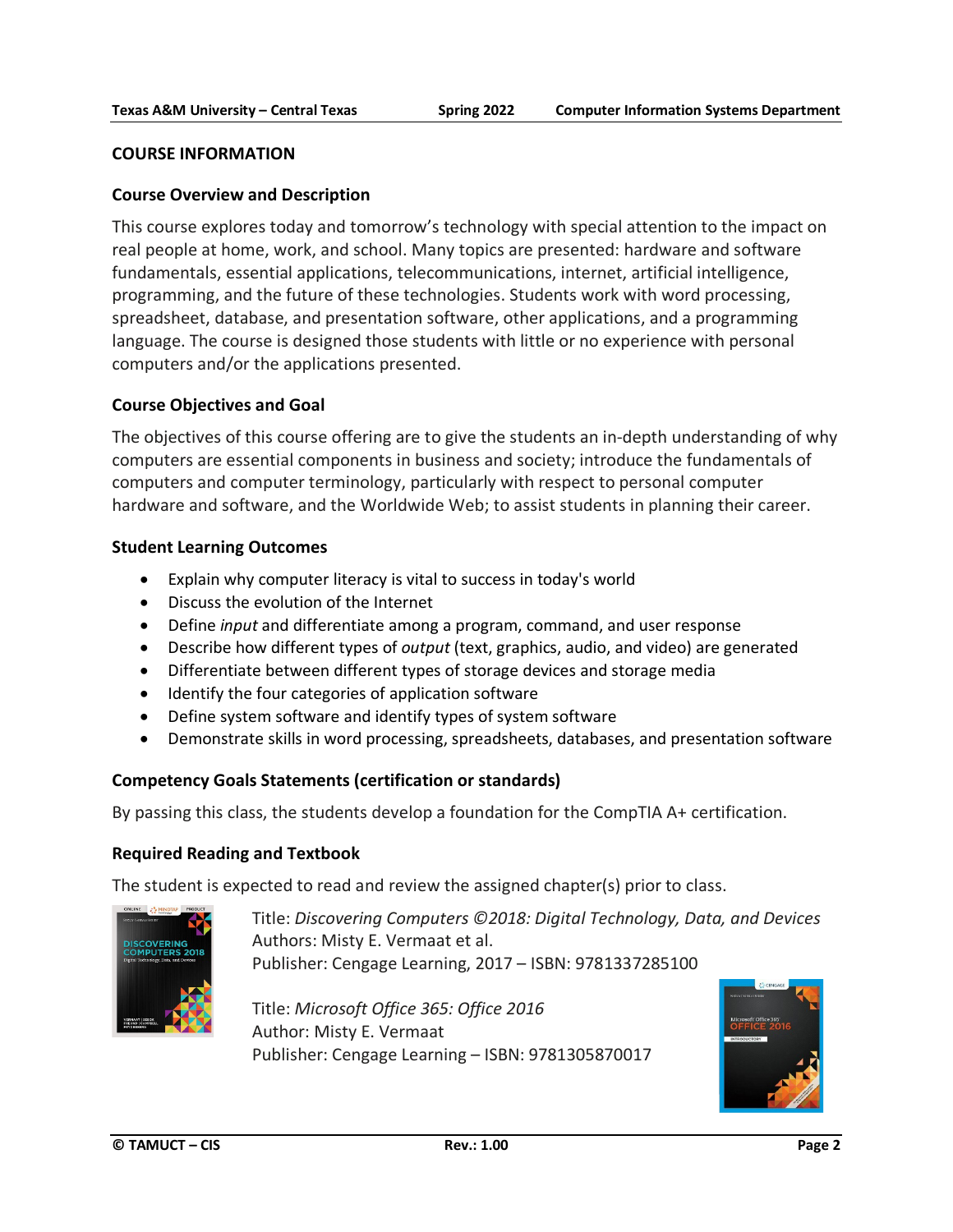### **COURSE REQUIREMENTS**

# **Participation:** 120 points

This will include an 'Introduction Task' in which you will write a short biography and explain what you hope to get from this class in the discussion board. Include a head and shoulder photo of yourself (professional style). Additionally, update your canvas profile and include a photo avatar (could be a selfie style if you like). (10 points)

You will also have 2 discussion questions worth 55 points each.

# **Quizzes:** 12 quizzes, each worth 20 points

The quizzes will be available via Canvas and will be timed. The quizzes have five attempts and the highest score for each quiz will be entered into the gradebook.

# **Assignments:** 8 assignments, each worth 30 points

Assignments with directions are posted on canvas. Late submissions will be penalized 10% of grade per day late.

**Examinations:** Three mini exams and one final exam (4 in total), each worth 100 points The final exam is comprehensive. Exams will be taken via Canvas, must be completed in one session, and will be timed. If accepted, late submissions will be penalized 10% of grade per day late. The fourth exam is a comprehensive exam covering all 12 chapters of the textbook.

### **Grading Criteria Rubric and Conversion**

| <b>Required Activity</b>        | <b>Quantity</b> | <b>Points</b> | <b>Total</b> |
|---------------------------------|-----------------|---------------|--------------|
| Participation                   | N/A             | 120           | 120          |
| Quizzes                         | 12              | 20            | 240          |
| Microsoft Office<br>Assignments | 8               | 30            | 240          |
| Exams                           | 3               | 100           | 300          |
| Final - Comp.                   |                 | 100           | 100          |

Total: 1,000

| <b>Point Range</b> | Letter<br>Grade |  |
|--------------------|-----------------|--|
| 1,000-900          | А               |  |
| 899-800            | R               |  |
| 799-700            | C               |  |
| 699-600            | D               |  |
| 599-0              |                 |  |

# **Posting of Grades**

All grades will be posted on the Canvas Grade Book and students should monitor their grading status through this tool.

# **Grading Policies**

Late assignments are penalized by 10% for each day delay, up to three days only. Delayed assignments will not receive a grade after three days of delay.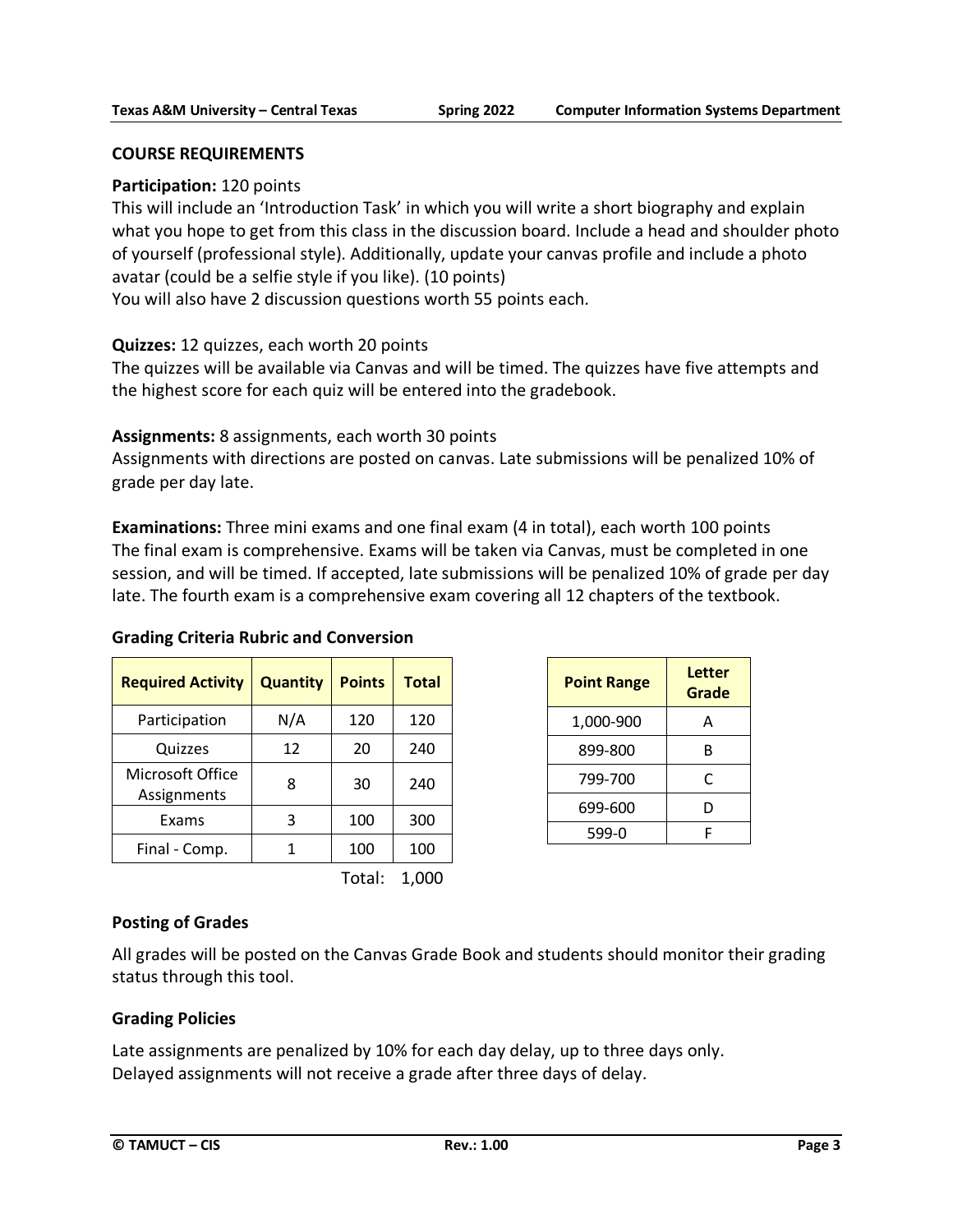### **Safety Valves and Special Accommodations**

Since there may be occasions in your life when missing a class meeting or missing a deadline for an assignment is simply unavoidable, this course has a couple of safety valves. Please use these opportunities carefully in managing your academic life:

- Safety Valve I: Two lowest grade weekly quizzes will be dropped.
- Safety Valve II: Two lowest grade homework assignments will be dropped.

If you become seriously ill during the semester or become derailed by unforeseen life circumstances, I will attempt to schedule a meeting with you to make arrangements for you to withdraw from the course with documentation.

Friendly suggestion: **DO NOT USE YOUR SAFETY VALVES EARLY IN THE SEMESTER.**

### **COURSE OUTLINE AND CALENDAR**

#### **Important University Dates**

| <b>January 18, 2022</b> | <b>Classes Begin for Spring Semester</b>                                                                    |
|-------------------------|-------------------------------------------------------------------------------------------------------------|
| <b>January 20, 2022</b> | Deadline for Add, Drop, and Late Registration for 16- and First 8-Week<br><b>Classes</b>                    |
| January 25, 2022        | Deadline to Drop First 8-Week Classes with No Record                                                        |
| <b>February 2, 2022</b> | Deadline to Drop 16-Week Classes with No Record                                                             |
| February 25, 2022       | Deadline to Drop First 8-Week Classes with a Quit (Q) or Withdraw (W)                                       |
| March 11, 2022          | Classes end for 1st 8-Weeks Session                                                                         |
| March 14-18, 2022       | Spring Break (No Classes - Administrative Offices Open)                                                     |
| March 21, 2022          | <b>Class Schedule Published for Summer Semester</b>                                                         |
| March 21, 2022          | Add, Drop, and Late Registration Begins for Second 8-Week Classes \$25 Fee<br>assessed for late registrants |
| March 21, 2022          | <b>Classes Begin for Second 8-Week Session</b>                                                              |
| March 23, 2022          | Deadline for Add, Drop, and Late Registration for Second 8-Week Classes                                     |
| March 28, 2022          | Deadline to Drop Second 8-Week Classes with No Record                                                       |
| April 1, 2022           | Deadline for School Counselor Program Applications                                                          |
| April 4, 2022           | <b>Registration Opens for Summer Semester</b>                                                               |
| April 8, 2022           | Deadline to Drop 16-Week Classes with a Quit (Q) or Withdraw (W)                                            |
| April 29, 2022          | Deadline to drop Second 8-week Classes with a Quit (Q) or Withdraw (W).                                     |
| May 13, 2022            | Deadline to Withdraw from the University for 16- and Second 8-Week Classes                                  |
| May 13, 2022            | <b>Spring Semester Ends</b>                                                                                 |

More Info: <https://www.tamuct.edu/registrar/academic-calendar.html>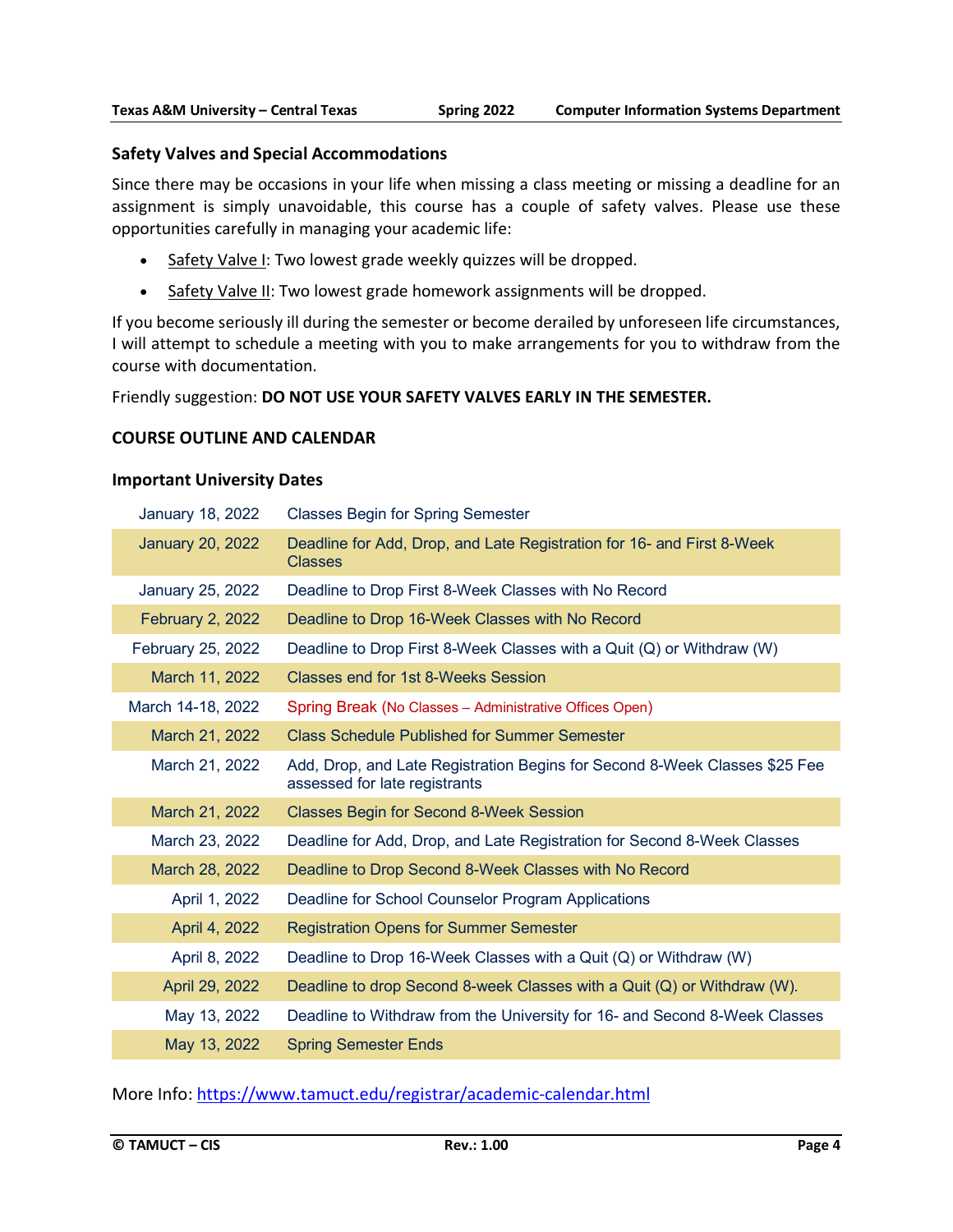# **Complete Course Calendar**

| <b>Week</b>                | <b>Assigned Reading(s)</b>                                                                                                   | <b>Assignment(s)</b><br>and Task(s) Due |  |
|----------------------------|------------------------------------------------------------------------------------------------------------------------------|-----------------------------------------|--|
| Week 1<br>$(1/18 - 1/23)$  | Course Syllabus<br>Chapter 01 - Introducing Today's Technologies<br>Assure that you have access to Microsoft Office Software | Intro/Discuss<br>Quiz Ch. 01            |  |
| Week 2<br>$(1/24 - 1/30)$  | Chapter 02 - Connecting and Communicating Online                                                                             | Quiz Ch. 02<br>HW Word #1               |  |
| Week 3<br>$(1/31 - 2/6)$   | Chapter 03 - Computers and Mobile Devices                                                                                    | Quiz Ch. 03                             |  |
| Week 4<br>$(2/7 - 2/13)$   | Chapter 04 - Programs and Apps                                                                                               | Quiz Ch. 04<br>HW Word #2               |  |
| Week 5<br>$(2/14 - 2/20)$  | Exam 1; Chapters 1 to 4                                                                                                      |                                         |  |
| Week 6<br>$(2/21 - 2/27)$  | Chapter 05 - Digital Security, Ethics, and Privacy                                                                           | Quiz Ch. 05<br><b>HW PowerPoint #1</b>  |  |
| Week 7<br>$(2/28 - 3/6)$   | Chapter 06 - Computing Components                                                                                            | Quiz Ch. 06                             |  |
| Week 8<br>$(3/7 - 3/13)$   | Chapter 07 - Input and Output                                                                                                | Quiz Ch. 07<br><b>HW PowerPoint #2</b>  |  |
| $(3/14 - 3/20)$            | <b>Spring Break (No Classes)</b>                                                                                             |                                         |  |
| Week 9<br>$(3/21 - 3/27)$  | Chapter 08 - Digital Storage                                                                                                 | Quiz Ch. 08<br>HW Excel #1              |  |
| Week 10<br>$(3/28 - 4/3)$  | Exam 2; Chapters 5 to 8                                                                                                      |                                         |  |
| Week 11<br>$(4/4 - 4/10)$  | Chapter 09 - Operating Systems                                                                                               | Quiz Ch. 09<br><b>HW Excel #2</b>       |  |
| Week 12<br>$(4/11 - 4/17)$ | Chapter 10 - Communicating Digital Content                                                                                   | Quiz Ch. 10                             |  |
| Week 13<br>$(4/18 - 4/24)$ | Chapter 11 - Building Solutions                                                                                              | Quiz Ch. 11<br><b>HW Access #1</b>      |  |
| Week 14<br>$(4/25 - 5/1)$  | Chapter 12 - Working in the Enterprise                                                                                       | Quiz Ch. 12                             |  |
| Week 15<br>$(5/2 - 5/8)$   | Exam 3; Chapters 9 to 12<br><b>HW Access #2</b>                                                                              |                                         |  |
| Week 16<br>$(5/9 - 5/13)$  | <b>Comprehensive Final Exam; Chapters 1 to 12</b><br><b>Instructor Rating</b>                                                |                                         |  |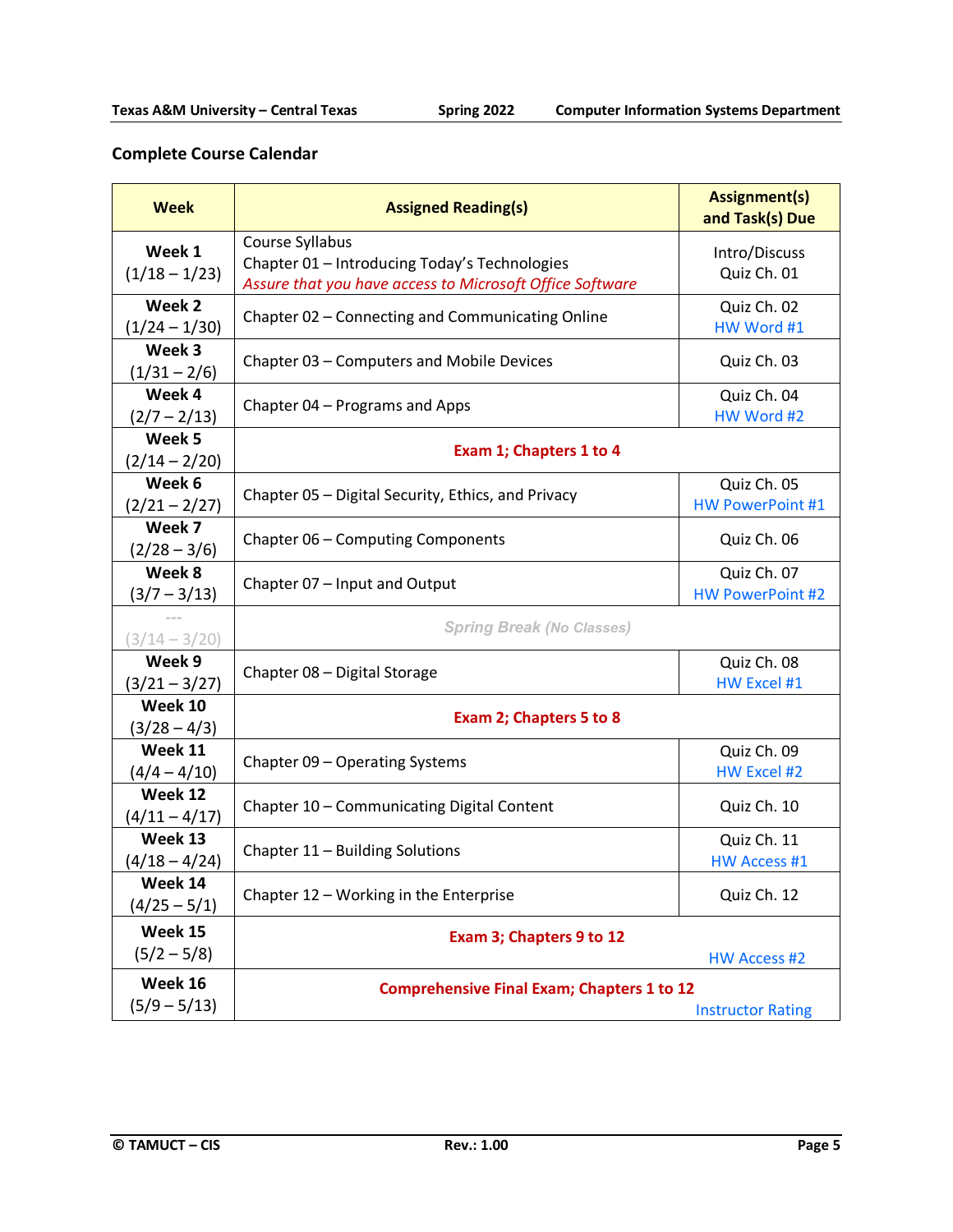### **TECHNOLOGY REQUIREMENTS AND SUPPORT**

### **Technology Requirements**

You will need access to Microsoft Office for this course, for which the license is provided to you through your TAMUCT account.

This course will use the A&M-Central Texas Instructure Canvas learning management system. **We strongly recommend the latest versions of Chrome or Firefox browsers. Canvas no longer supports any version of Internet Explorer.**

Logon to [A&M-Central Texas Canvas](https://tamuct.instructure.com/) [http://tamuct.instructure.com] or access Canvas through the [TAMUCT Online](http://tamuct.onecampus.com/) link in myCT [http://tamuct.onecampus.com]. You will log in through our Microsoft portal.

Username: Your MyCT email address. Password: Your MyCT password

### **Canvas Support**

Use the Canvas Help link, located at the bottom of the left-hand menu, for issues with Canvas. You can select "Chat with Canvas Support," submit a support request through "Report a Problem," or call the Canvas support line: 1-844-757-0953.

For issues related to course content and requirements, contact your instructor.

### **Online Proctored Testing**

A&M-Central Texas uses Proctorio for online identity verification and proctored testing. This service is provided at no direct cost to students. If the course requires identity verification or proctored testing, the technology requirements are: Any computer meeting the minimum computing requirements, plus web camera, speaker, and microphone (or headset). Proctorio also requires the Chrome web browser with their custom plug in.

### **Other Technology Support**

For log-in problems, students should contact Help Desk Central, 24 hours a day, 7 days a week

Email[: helpdesk@tamu.edu](mailto:helpdesk@tamu.edu) Phone: (254) 519-5466 [Web Chat:](http://hdc.tamu.edu/) [http://hdc.tamu.edu] *Please let the support technician know you are an A&M-Central Texas student.*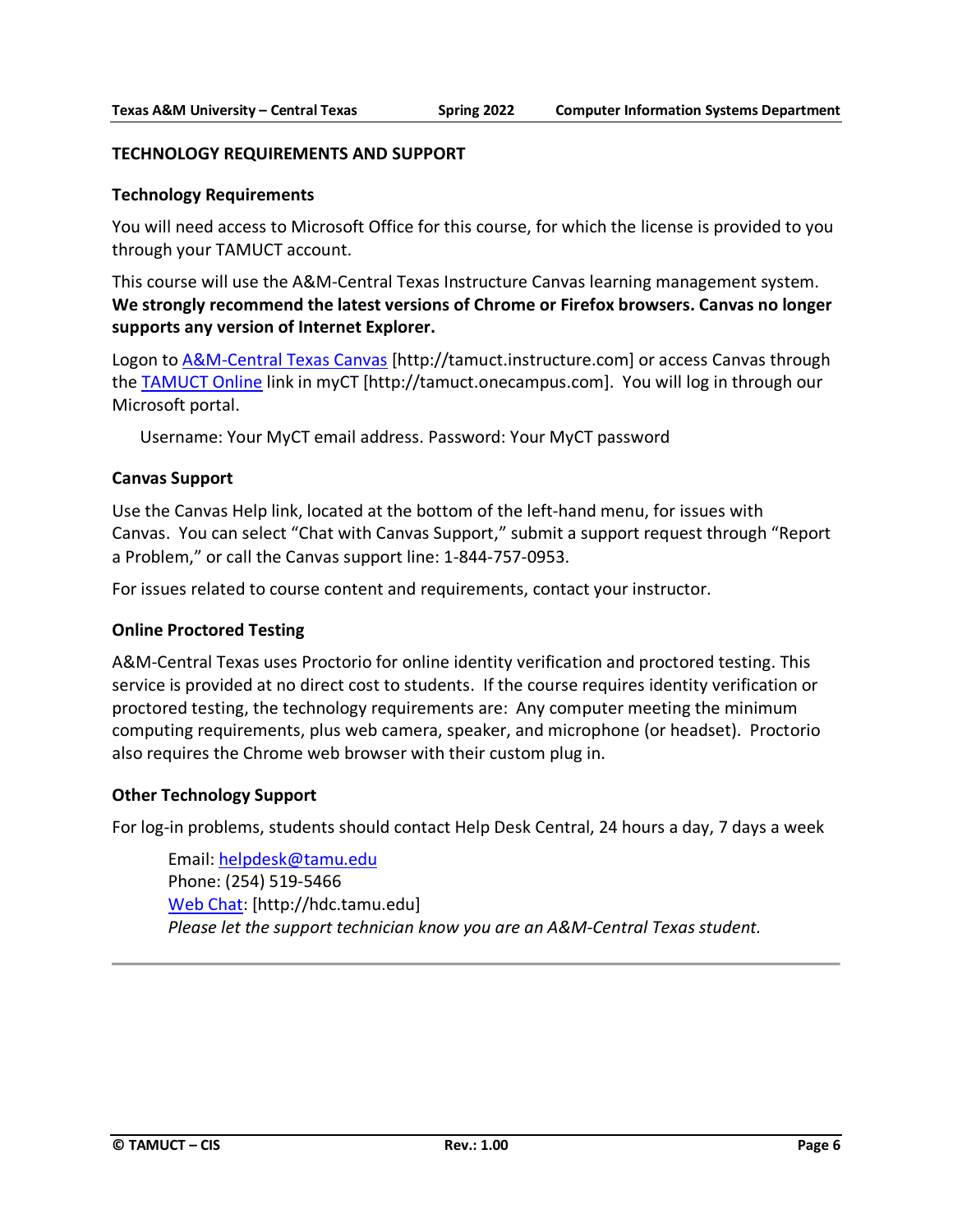### **UNIVERSITY RESOURCES, PROCEDURES, AND GUIDELINES**

### **Drop Policy**

If you discover that you need to drop this class, you must complete the [Drop Request](http://catalog.tamuct.edu/registration-records/drop-withdrawl) Dynamic Form through Warrior Web [\[http://catalog.tamuct.edu/registration-records/drop-withdrawl\]](http://catalog.tamuct.edu/registration-records/drop-withdrawl).

Faculty cannot drop students; this is always the responsibility of the student. The Registrar's Office will provide a deadline on the Academic Calendar for which the form must be completed. Once you submit the completed form to the Registrar's Office, you must go into Warrior Web and confirm that you are no longer enrolled. If you still show as enrolled, FOLLOW-UP with the Registrar's Office immediately. You are to attend class until the procedure is complete to avoid penalty for absence. Should you miss the drop deadline or fail to follow the procedure, you will receive an F in the course, which may affect your financial aid and/or VA educational benefits.

### **Academic Integrity**

Texas A&M University-Central Texas values the integrity of the academic enterprise and strives for the highest standards of academic conduct. A&M-Central Texas expects its students, faculty, and staff to support the adherence to high standards of personal and scholarly conduct to preserve the honor and integrity of the creative community. Any deviation by students from this expectation may result in a failing grade for the assignment and potentially a failing grade for the course. All academic misconduct concerns will be referred to the Office of Student Conduct. When in doubt on collaboration, citation, or any issue, please contact your instructor before taking a course of action.

For more [information](https://nam04.safelinks.protection.outlook.com/?url=https%3A%2F%2Fwww.tamuct.edu%2Fstudent-affairs%2Fstudent-conduct.html&data=04%7C01%7Clisa.bunkowski%40tamuct.edu%7Ccfb6e486f24745f53e1a08d910055cb2%7C9eed4e3000f744849ff193ad8005acec%7C0%7C0%7C637558437485252160%7CUnknown%7CTWFpbGZsb3d8eyJWIjoiMC4wLjAwMDAiLCJQIjoiV2luMzIiLCJBTiI6Ik1haWwiLCJXVCI6Mn0%3D%7C1000&sdata=yjftDEVHvLX%2FhM%2FcFU0B99krV1RgEWR%2BJ%2BhvtoR6TYk%3D&reserved=0) regarding the Student Conduct process, [https://www.tamuct.edu/student-affairs/student-conduct.html].

If you know of potential honor violations by other students, you may [submit](https://nam04.safelinks.protection.outlook.com/?url=https%3A%2F%2Fcm.maxient.com%2Freportingform.php%3FTAMUCentralTexas%26layout_id%3D0&data=04%7C01%7Clisa.bunkowski%40tamuct.edu%7Ccfb6e486f24745f53e1a08d910055cb2%7C9eed4e3000f744849ff193ad8005acec%7C0%7C0%7C637558437485262157%7CUnknown%7CTWFpbGZsb3d8eyJWIjoiMC4wLjAwMDAiLCJQIjoiV2luMzIiLCJBTiI6Ik1haWwiLCJXVCI6Mn0%3D%7C1000&sdata=CXGkOa6uPDPX1IMZ87z3aZDq2n91xfHKu4MMS43Ejjk%3D&reserved=0) a report, [https://cm.maxient.com/reportingform.php?TAMUCentralTexas&layout\_id=0].

### **Academic Accommodations**

At Texas A&M University-Central Texas, we value an inclusive learning environment where every student has an equal chance to succeed and has the right to a barrier-free education. The Warrior Center for Student Success, Equity and Inclusion is responsible for ensuring that students with a disability receive equal access to the university's programs, services and activities. If you believe you have a disability requiring reasonable accommodations, please contact the Office of Access and Inclusion, WH-212; or call (254) 501-5836. Any information you provide is private and confidential and will be treated as such.

For more information, please visit our [Access & Inclusion](https://tamuct.instructure.com/courses/717) Canvas page (log-in required) [https://tamuct.instructure.com/courses/717]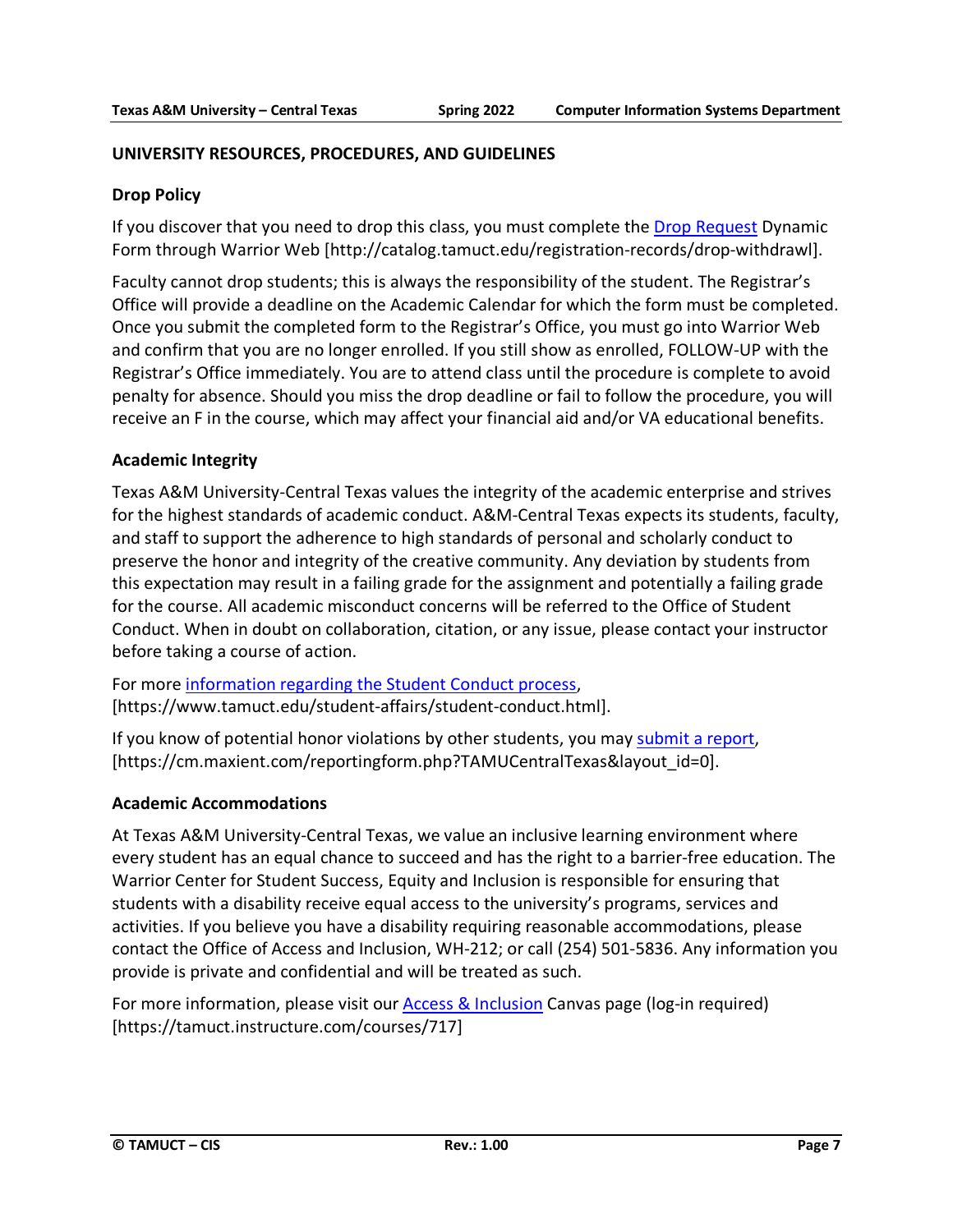# **Important information for Pregnant and/or Parenting Students**

Texas A&M University-Central Texas supports students who are pregnant and/or parenting. In accordance with requirements of Title IX and related guidance from US Department of Education's Office of Civil Rights, the Dean of Student Affairs' Office can assist students who are pregnant and/or parenting in seeking accommodations related to pregnancy and/or parenting. Students should seek out assistance as early in the pregnancy as possible. For more information, please visit [Student Affairs](https://www.tamuct.edu/student-affairs/pregnant-and-parenting-students.html) [http://www.tamuct.edu/student-affairs/pregnantand-parenting-students.html]. Students may also contact the institution's Title IX Coordinator. If you would like to read more about these [requirements and guidelines](http://www2.ed.gov/about/offices/list/ocr/docs/pregnancy.pdf) online, please visit the website [http://www2.ed.gov/about/offices/list/ocr/docs/pregnancy.pdf].

Title IX of the Education Amendments Act of 1972 prohibits discrimination on the basis of sex and gender–including pregnancy, parenting, and all related conditions. A&M-Central Texas is able to provide flexible and individualized reasonable accommodation to pregnant and parenting students. All pregnant and parenting students should contact the Associate Dean in the Division of Student Affairs at (254) 501-5909 to seek out assistance. Students may also contact the University's Title IX Coordinator.

# **Tutoring**

Tutoring is available to all A&M-Central Texas students, both virtually and in-person. Student success coaching is available online upon request.

If you have a question, are interested in becoming a tutor, or in need of success coaching contact the Warrior Center for Student Success, Equity and Inclusion at (254) 501-5836, visit the Warrior Center at 212 Warrior Hall, or by emailing [WarriorCenter@tamuct.edu.](mailto:WarriorCenter@tamuct.edu)

To schedule tutoring sessions and view tutor availability, please visit Tutor [Matching](https://tutormatchingservice.com/TAMUCT) [Services](https://tutormatchingservice.com/TAMUCT) [http://tutormatchingservice.com/TAMUCT] or visit the Tutoring Center in 111 Warrior Hall.

Chat live with a remote tutor 24/7 for almost any subject from on your computer! Tutor.com is an online tutoring platform that enables A&M-Central Texas students to log in and receive online tutoring support at no additional cost. This tool provides tutoring in over 40 subject areas except writing support. Access Tutor.com through Canvas.

# **University Writing Center**

University Writing Center: Located in Warrior Hall 416, the University Writing Center (UWC) at Texas A&M University–Central Texas (A&M–Central Texas) is a free service open to all A&M– Central Texas students. For the Spring 2022 semester, the hours of operation are from 10:00 a.m.-5:00 p.m. Monday thru Thursday in Warrior Hall 416 (with online tutoring available every hour as well) with satellite hours available online only Monday thru Thursday from 6:00-9:00 p.m. and Saturday 12:00-3:00 p.m.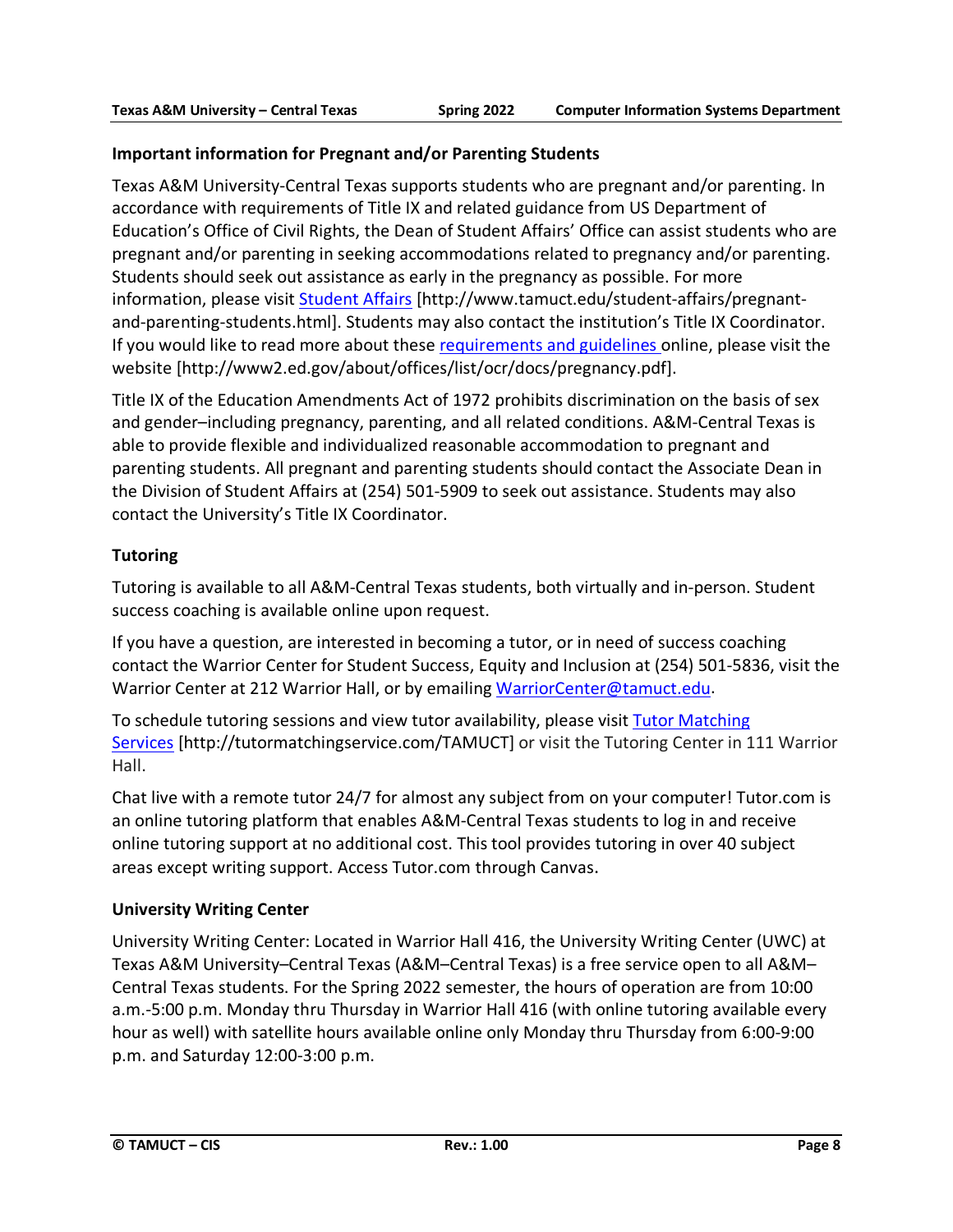Tutors are prepared to help writers of all levels and abilities at any stage of the writing process. While tutors will not write, edit, or grade papers, they will assist students in developing more effective composing practices. By providing a practice audience for students' ideas and writing, our tutors highlight the ways in which they read and interpret students' texts, offering guidance and support throughout the various stages of the writing process. In addition, students may work independently in the UWC by checking out a laptop that runs the Microsoft Office suite and connects to WIFI, or by consulting our resources on writing, including all of the relevant style guides. Whether you need help brainstorming ideas, organizing an essay, proofreading, understanding proper citation practices, or just want a quiet place to work, the UWC is here to help!

Students may arrange a one-to-one session with a trained and experienced writing tutor by making an appointment via [WCOnline](https://tamuct.mywconline.com/) [http://tamuct.mywconline.com]. In addition, you can email Dr. Bruce Bowles Jr. at [bruce.bowles@tamuct.edu](mailto:bruce.bowles@tamuct.edu) if you have any questions about the UWC, need any assistance with scheduling, or would like to schedule a recurring appointment with your favorite tutor by making an appointment via [WCOnline](https://tamuct.mywconline.com/) [http://tamuct.mywconline.com]. In addition, you can email Dr. Bruce Bowles Jr. at

[bruce.bowles@tamuct.edu](mailto:bruce.bowles@tamuct.edu) if you have any questions about the UWC, need any assistance with scheduling, or would like to schedule a recurring appointment with your favorite tutor.

# **University Library**

The University Library provides many services in support of research across campus and at a distance. We offer over 200 electronic databases containing approximately 400,000 eBooks and 82,000 journals, in addition to the 96,000 items in our print collection, which can be mailed to students who live more than 50 miles from campus. Research guides for each subject taught at A&M-Central Texas are available through our website to help students navigate these resources. On campus, the library offers technology including cameras, laptops, microphones, webcams, and digital sound recorders.

Research assistance from a librarian is also available 24 hours a day through our online chat service, and at the reference desk when the library is open. Research sessions can be scheduled for more comprehensive assistance, and may take place virtually through WebEx, Microsoft Teams or in-person at the library.

Schedule an [appointment](https://nam04.safelinks.protection.outlook.com/?url=https%3A%2F%2Ftamuct.libcal.com%2Fappointments%2F%3Fg%3D6956&data=04%7C01%7Clisa.bunkowski%40tamuct.edu%7Cde2c07d9f5804f09518008d9ab7ba6ff%7C9eed4e3000f744849ff193ad8005acec%7C0%7C0%7C637729369835011558%7CUnknown%7CTWFpbGZsb3d8eyJWIjoiMC4wLjAwMDAiLCJQIjoiV2luMzIiLCJBTiI6Ik1haWwiLCJXVCI6Mn0%3D%7C3000&sdata=KhtjgRSAw9aq%2FoBsB6wyu8b7PSuGN5EGPypzr3Ty2No%3D&reserved=0) here [http://tamuct.libcal.com/appointments/?g=6956]. Assistance may cover many topics, including how to find articles in peer-reviewed journals, how to cite resources, and how to piece together research for written assignments.

Our 27,000-square-foot facility on the A&M-Central Texas main campus includes student lounges, private study rooms, group workspaces, computer labs, family areas suitable for all ages, and many other features. Services such as interlibrary loan, TexShare, binding, and laminating are available.

The library frequently offers workshops, tours, readings, and other events. For more information, please visit our Library [website](https://nam04.safelinks.protection.outlook.com/?url=https%3A%2F%2Ftamuct.libguides.com%2Findex&data=04%7C01%7Clisa.bunkowski%40tamuct.edu%7C7d8489e8839a4915335f08d916f067f2%7C9eed4e3000f744849ff193ad8005acec%7C0%7C0%7C637566044056484222%7CUnknown%7CTWFpbGZsb3d8eyJWIjoiMC4wLjAwMDAiLCJQIjoiV2luMzIiLCJBTiI6Ik1haWwiLCJXVCI6Mn0%3D%7C1000&sdata=2R755V6rcIyedGrd4Os5rkgn1PvhHKU3kUV1vBKiHFo%3D&reserved=0) [http://tamuct.libguides.com/index].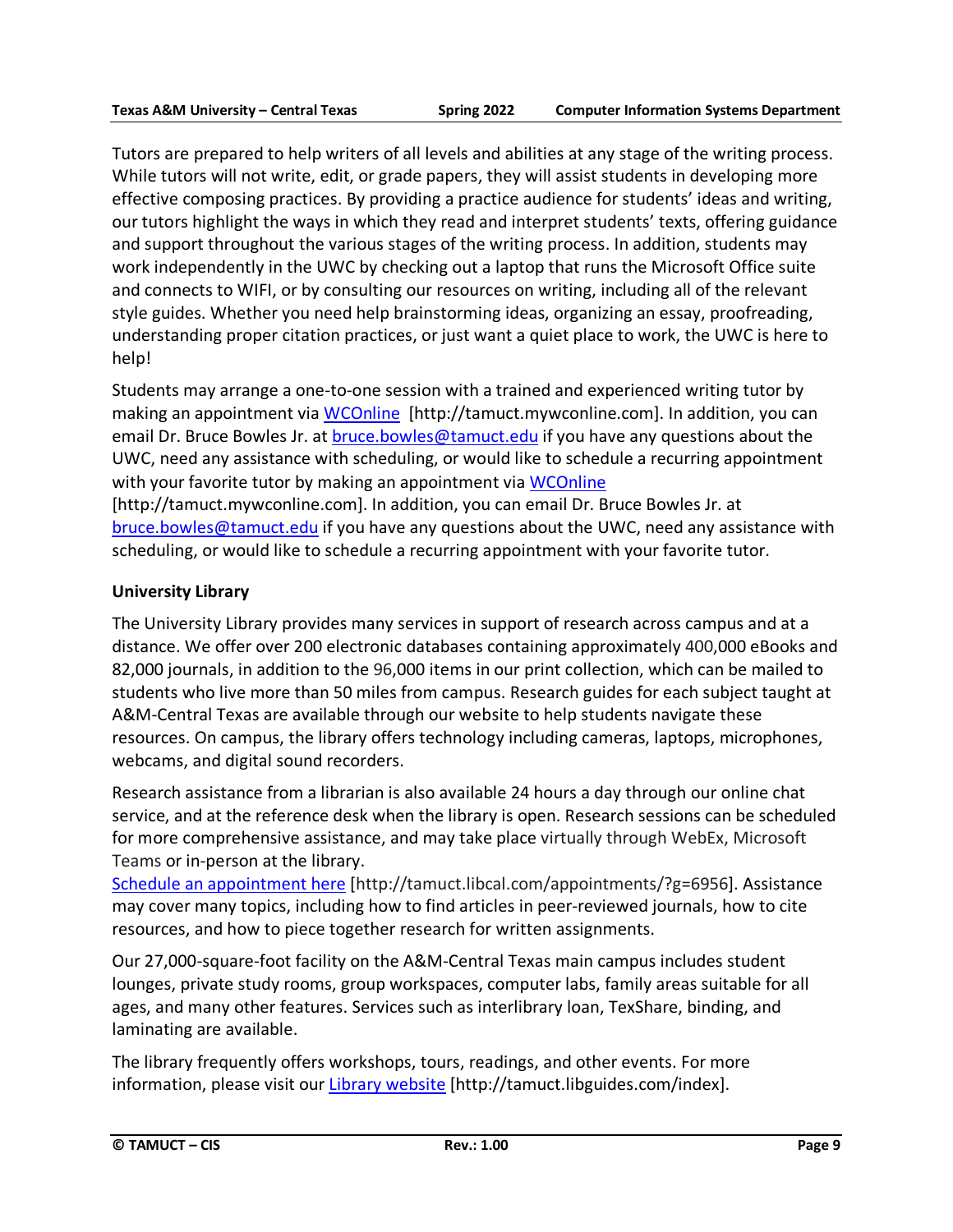### **OPTIONAL POLICY STATEMENTS**

### **A Note about Sexual Violence at A&M-Central Texas**

Sexual violence is a serious safety, social justice, and public health issue. The university offers support for anyone struggling with these issues. University faculty are mandated reporters, so if someone discloses that they were sexually assaulted (or a victim of Domestic/Dating Violence or Stalking) while a student at TAMUCT, faculty members are required to inform the Title IX Office. If you want to discuss any of these issues confidentially, you can do so through Student Wellness and Counseling (254-501-5955) located on the second floor of Warrior Hall (207L).

Sexual violence can occur on our campus because predators often feel emboldened, and victims often feel silenced or shamed. It is incumbent on ALL of us to find ways to actively create environments that tell predators we don't agree with their behaviors and tell survivors we will support them. Your actions matter. Don't be a bystander; be an agent of change. For additional information on campus policy and resources visit the [Title IX webpage](https://www.tamuct.edu/compliance/titleix.html) [\[https://www.tamuct.edu/compliance/titleix.html\]](https://www.tamuct.edu/compliance/titleix.html).

### **Behavioral Intervention**

Texas A&M University-Central Texas cares about the safety, health, and well-being of its students, faculty, staff, and community. If you are aware of individuals for whom you have a concern, please make a referral to the Behavioral Intervention Team. Referring your concern shows you care. You can complete the [referral](https://cm.maxient.com/reportingform.php?TAMUCentralTexas&layout_id=2) online

[https://cm.maxient.com/reportingform.php?TAMUCentralTexas&layout\_id=2].

Anonymous referrals are accepted. Please see the [Behavioral Intervention Team](https://www.tamuct.edu/bit) website for more information [https://www.tamuct.edu/bit]. If a person's behavior poses an imminent threat to you or another, contact 911 or A&M-Central Texas University Police at 254-501-5805.

### **OTHER POLICIES**

- 1. Instructor reserves the right to modify the syllabus during the course of the semester for the benefit of the students.
- 2. Instructor reserves the right to supplement the material presented in the text with additional material that may benefit the students by either providing additional information or a different point of view.
- 3. Instructor expects that the students will act in a curious and professional manner in all interactions with other students and the instructor.
- 4. Instructor reserves the right to modify grading rubrics. Changes to grading rubrics are only made to current and possibly future assignments.
- 5. Instructor will not accept assignments after the last day of classes.